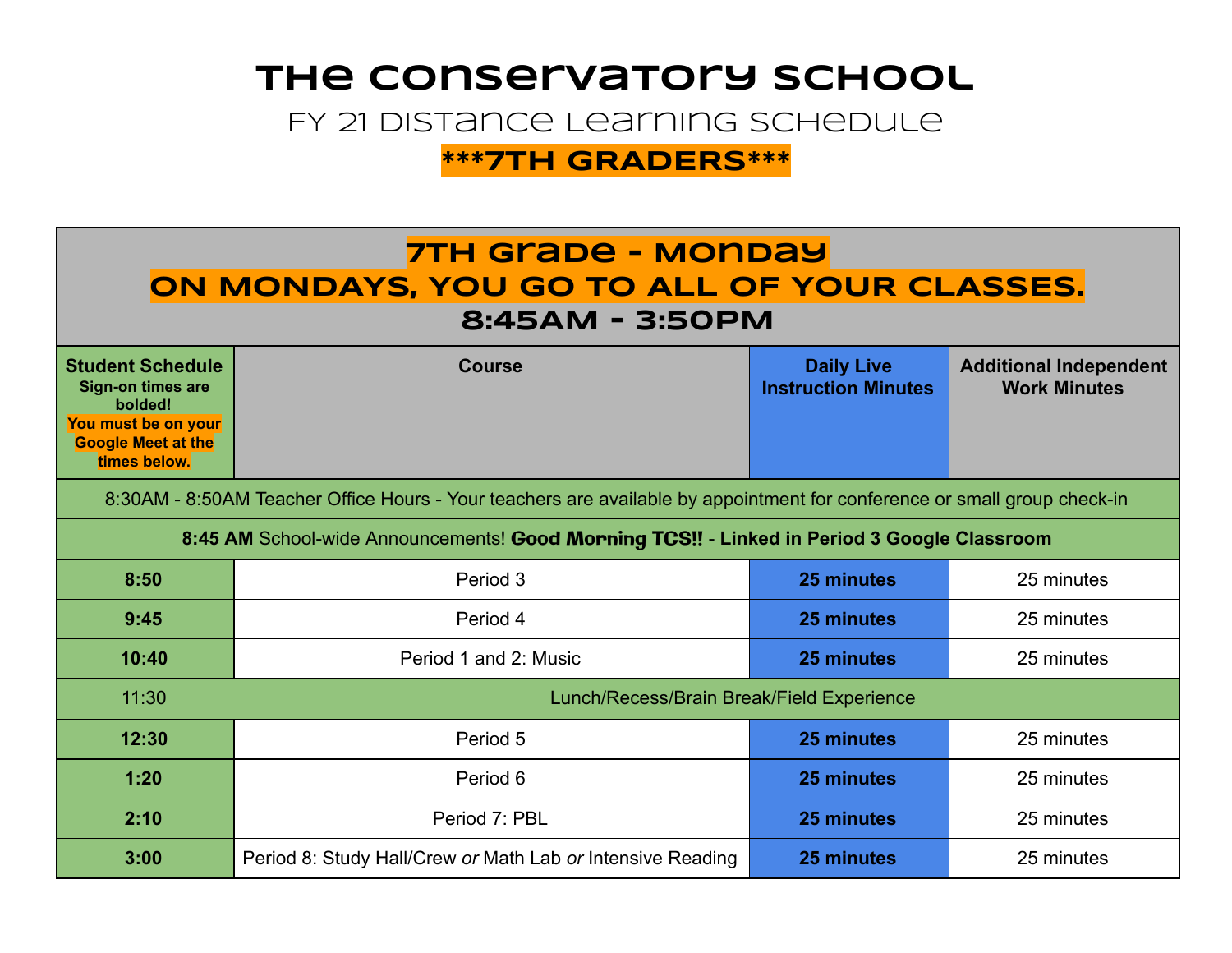# **The Conservatory School**

FY 21 Distance Learning Schedule

### **\*\*\*7TH GRADER\*\*\***

| <b>7TH GRADE - TUESDAY &amp; THUISDAY</b><br>8:45AM - 3:50PM                                                                       |                                                            |                                                 |                                                      |  |  |
|------------------------------------------------------------------------------------------------------------------------------------|------------------------------------------------------------|-------------------------------------------------|------------------------------------------------------|--|--|
| <b>Student Schedule</b><br><b>Sign-on times are</b><br>bolded!<br>You must be on your<br><b>Google Meet at the</b><br>times below. | <b>Course</b>                                              | <b>Daily Live</b><br><b>Instruction Minutes</b> | <b>Additional Independent</b><br><b>Work Minutes</b> |  |  |
| 8:30AM - 8:50AM Teacher Office Hours - teachers are available by appointment for conference or small group check-in                |                                                            |                                                 |                                                      |  |  |
| 8:45 AM School-wide Announcements! Good Morning TCS!! - Linked in Period 3 Google Classroom                                        |                                                            |                                                 |                                                      |  |  |
| 8:50                                                                                                                               | Period 3                                                   | 50 minutes                                      | 50 minutes                                           |  |  |
| 10:40                                                                                                                              | Period 1 and 2: Music                                      | 25 minutes                                      | 25 minutes                                           |  |  |
| 11:30                                                                                                                              | Lunch/Recess/Brain Break/Field Experience                  |                                                 |                                                      |  |  |
| 12:30                                                                                                                              | Period 4                                                   | 50 minutes                                      | 50 minutes                                           |  |  |
| 2:05                                                                                                                               | Period 7: PBL                                              | 25 minutes                                      | 25 minutes                                           |  |  |
| 3:00                                                                                                                               | Period 8: Study Hall/Crew or Math Lab or Intensive Reading | 25 minutes                                      | 25 minutes                                           |  |  |